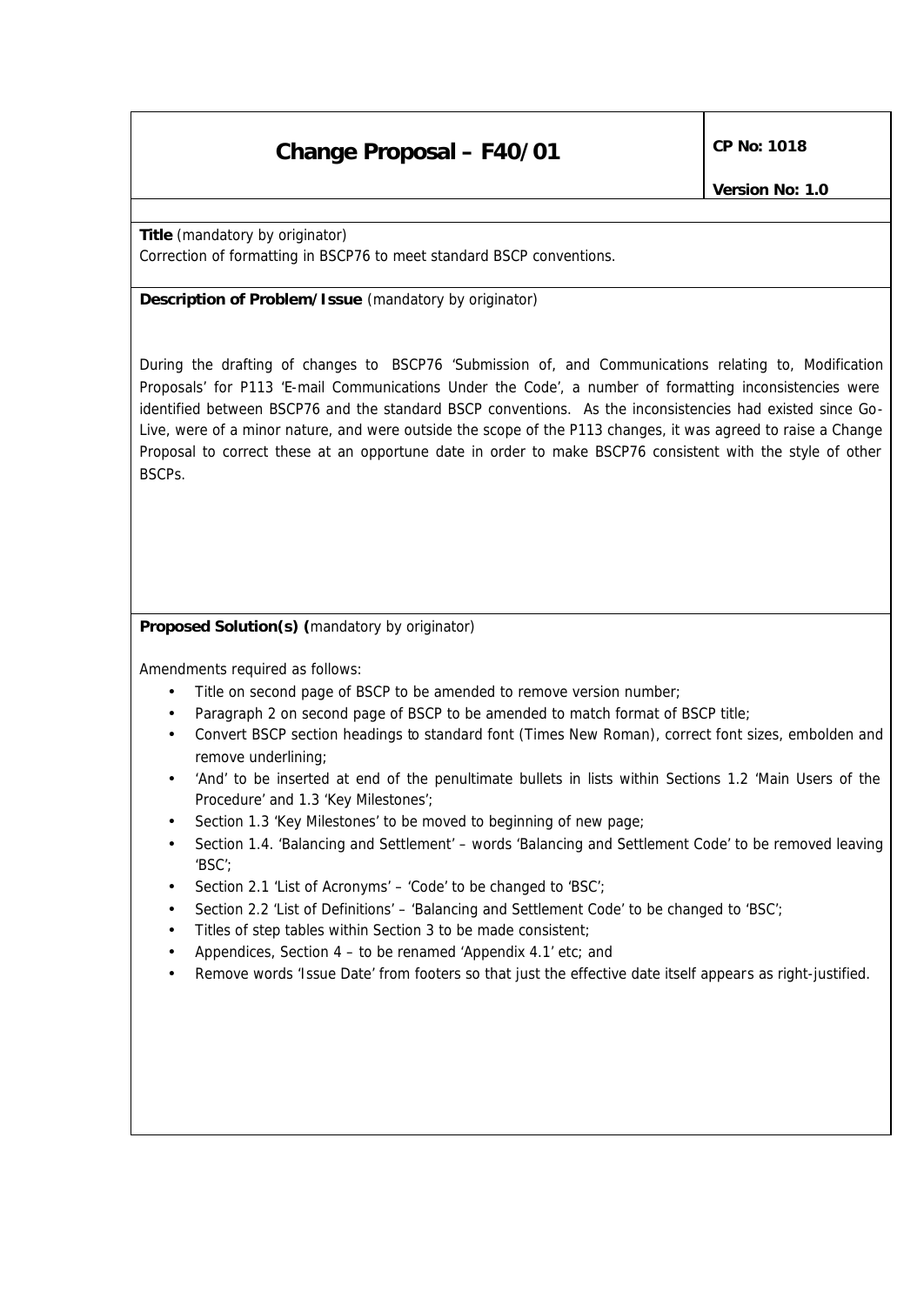## **Change Proposal – F40/01** CP No: 1018

**Justification for Change** *(mandatory by originator)*

Some of the formatting and standard text within BSCP76 is inconsistent with the standard BSCP style conventions. BSCP76 should therefore be amended in order to make it consistent with other BSCPs.

## **Configurable Items Potentially Affected by Proposed Solution(s)** *(optional by Originator)*

BSCP76 'Submission of, and Communications relating to, Modification Proposals'.

**Impact on Core Industry Documents** *(optional by originator)*

None.

**Related Changes and/or Projects** *(mandatory by BSSCo*

None.

### **Requested Implementation Date** *(mandatory by originator)*

This CP should be implemented at an opportune date. If BSCP76 is not scheduled to be amended for any forthcoming releases, the changes could potentially be incorporated when converting the BSCP for the implementation of BETTA.

### **Reason:**

The proposed changes are minor and have no impact on any Parties, Party Agents or BSC Agents.